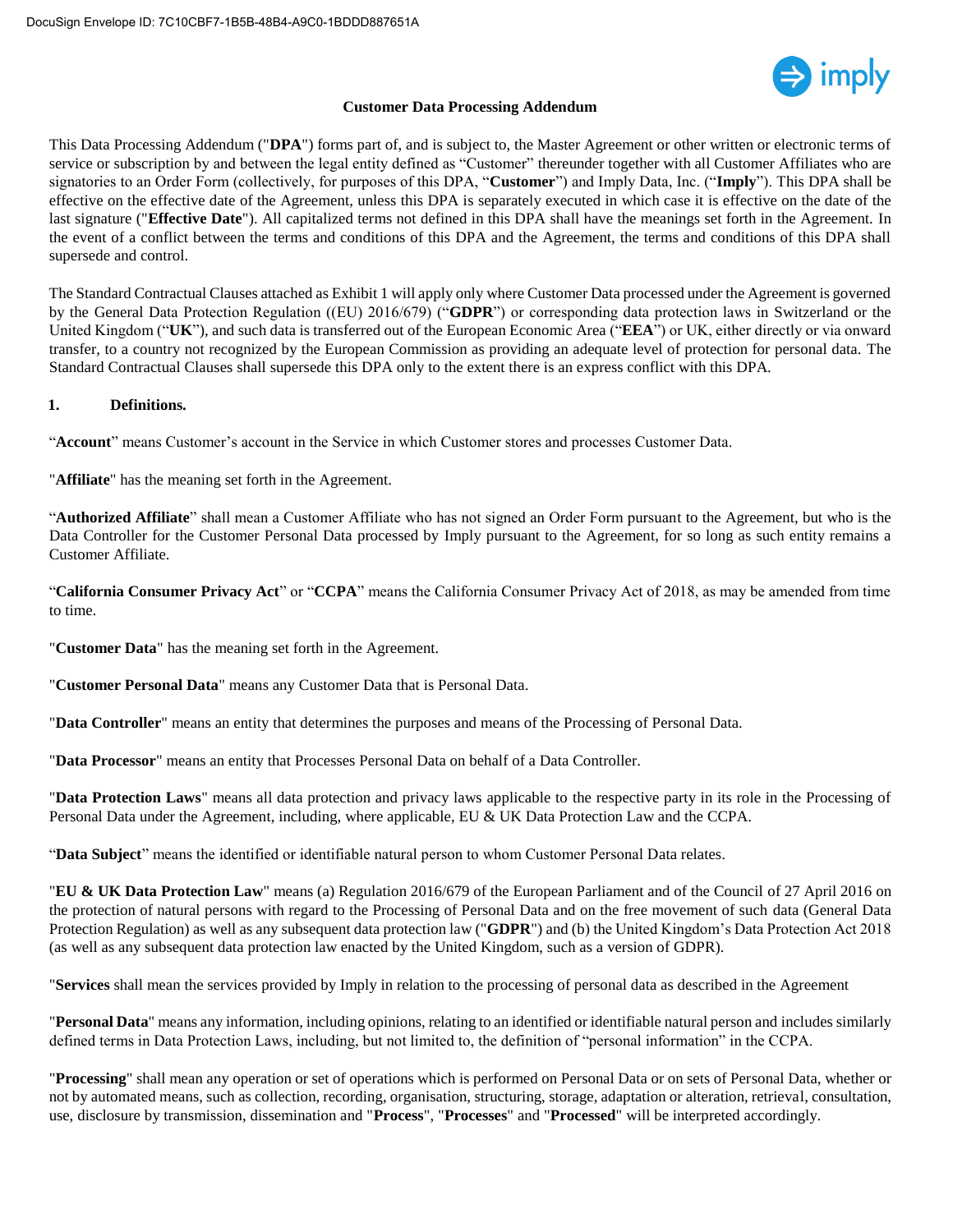"**Purposes**" shall mean (a) Imply's provision of the Services under the Agreement, including Processing initiated by Users in their use of the Services, and (b) further documented, reasonable instructions from Customer agreed upon by the parties.

"**Security Incident**" means a breach of security leading to the accidental or unlawful destruction, loss, alteration, unauthorized disclosure of or access to Customer Personal Data.

**"Standard Contractual Clauses"** shall mean in respect of the Personal Data of EU citizen, the Commission implementing decision (EU) 2021/914 of 4 June 2021 on standard contractual clauses for the transfer of personal data to third countries pursuant to Regulation (EU) 2016/679 of the European Parliament and of the Council as may be amended or replaced by the European Commission from time to time. In respect of UK citizen data the clauses set out in the European Commission implementing decision of 5 February 2010 reference 2010/87/EC and as adopted into the United Kingdom by the Information Commissioner's Office as may be replaced from time to time. Annex 1 and 2 of the Standard Contractual Clauses shall be as set forth in this DPA at Section 3.5 (Details of Data Processing) and 5 (Security).

"**Sub-processor**" means any other Data Processors engaged by Imply to Process Customer Personal Data.

**2. Scope and Applicability of this DPA.** This DPA applies where and only to the extent that Imply Processes Customer Personal Data on behalf of Customer as Data Processor in the course of providing the Services.

#### **3. Roles and Scope of Processing.**

- 3.1 **Role of the Parties**. As between Imply and Customer, Customer is either the Data Controller of Customer Personal Data, or if Customer is acting on behalf of a third-party Data Controller, then a Data Processor, and Imply shall Process Customer Personal Data only as a Data Processor acting on behalf of Customer and, with respect to CCPA, as a "service provider" as defined therein. To the extent any General Knowledge (as defined in the Agreement) is considered Personal Data under applicable Data Protection Laws, Imply is the Data Controller of such data and shall Process such data in accordance with the Agreement and applicable Data Protection Laws.
- 3.2 **CCPA**. If Imply processes personal data under the Agreement within the scope of the CCPA or similar Data Protection Laws, Imply will only process such personal data for the agreed upon business purpose for which Customer provides or permits, including under any 'sale' exemption as stated in the CCPA, and will not process, sell, or otherwise make personal data available for Imply's own commercial purposes in any way that does not comply with the CCPA. Imply will reasonably cooperate with any Customer request or instruction from authorized persons requiring Imply to provide, amend, transfer, or delete the personal data, or to stop, mitigate, or remedy any unauthorized processing. Additionally, Imply will promptly notify Customer if it receives a verifiable consumer request under the CCPA applicable to Customer data hereunder.
- 3.3 **Customer Instructions**. Imply will Process Customer Personal Data only for the Purposes. Customer shall ensure its Processing instructions are lawful and that the Processing of Customer Personal Data in accordance with such instructions will not violate applicable Data Protection Laws. The parties agree that the Agreement (including this DPA) sets out Customer's complete and final instructions to Imply for the Processing of Customer Personal Data. Any Processing outside the scope of these instructions will require prior written agreement between Customer and Imply.
- 3.4 **Customer Affiliates.** Imply's obligations set forth in this DPA shall also extend to Authorized Affiliates, subject to the following conditions:
	- (a) Customer must communicate any additional Processing instructions from its Authorized Affiliates directly to Imply;
	- (b) Customer shall be responsible for Authorized Affiliates' compliance with this DPA and all acts and/or omissions by an Authorized Affiliate with respect to Customer's obligations in this DPA shall be considered the acts and/or omissions of Customer; and
	- (c) Authorized Affiliates shall not bring a claim directly against Imply. If an Authorized Affiliate seeks to assert a legal demand, action, suit, claim, proceeding or otherwise against Imply ("**Authorized Affiliate Claim**"): (i) Customer must bring such Authorized Affiliate Claim directly against Imply on behalf of such Authorized Affiliate, unless Data Protection Laws require the Authorized Affiliate be a party to such claim; and (ii) all Authorized Affiliate Claims shall be considered claims made by Customer and shall be subject to any liability restrictions set forth in the Agreement, including any aggregate limitation of liability.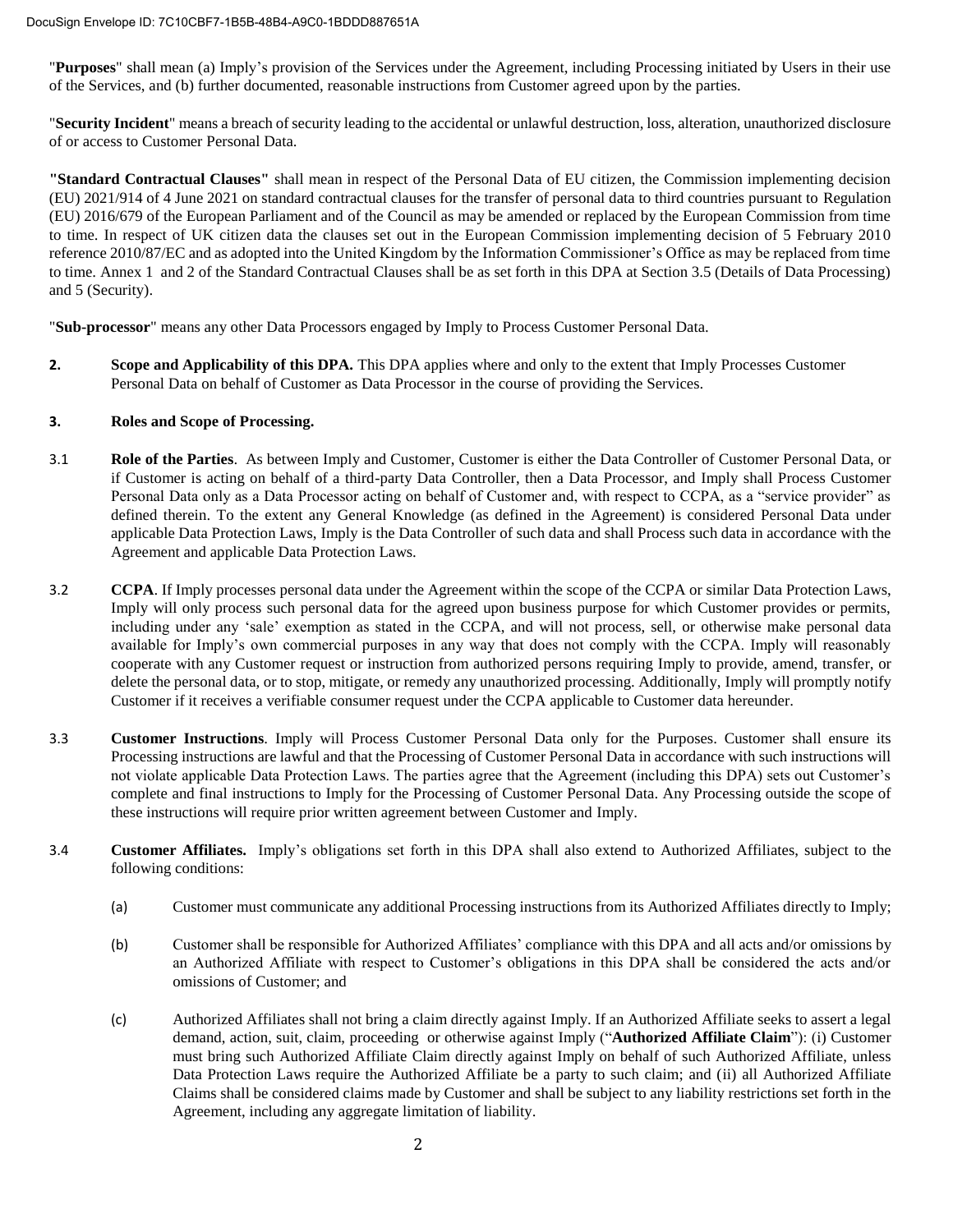3.5 **Customer Processing of Personal Data**. Customer agrees that it: (a) will comply with its obligations under Data Protection Laws with respect to its Processing of Customer Personal Data; (b) will make appropriate use of the Services to ensure a level of security appropriate to the particular content of the Customer Personal Data, such as pseudonymizing and routine backup of Customer Personal Data; and (c) has obtained all consents, permissions and rights necessary under Data Protection Laws for Imply to lawfully Process Customer Personal Data for the Purposes, including, without limitation, Customer's sharing and/or receiving of Customer Personal Data with third-parties via Customer's the use of the Services.

# 3.6 **Details of Data Processing.**

- (a) Subject matter: The subject matter of the Processing under this DPA is the Customer Personal Data.
- (b) Duration: Notwithstanding expiry or termination of the Agreement, this DPA and Standard Contractual Clauses (if applicable) will remain in effect until, and will automatically expire upon, deletion of all Customer Personal Data as described in this DPA.
- (c) Purpose: Imply shall Process Customer Personal Data only for the Purposes.
- (d) Nature of the Processing: Imply provides Services as described in the Agreement.
- (e) Categories of Data Subjects: The categories of Data Subjects to which Customer Personal Data relate are determined and controlled by Customer in its sole discretion, and may include, but are not limited to:
	- (i) Prospects, customers, business partners and vendors of Customer (who are natural persons);
	- (ii) Employees or contact persons of Customer's prospects, customers, business partners and vendors; and/or
	- (iii) Employees, agents, advisors, freelancers of Customer (who are natural persons).
- (f) Types of Personal Data: The types of Customer Personal Data are determined and controlled by Customer in its sole discretion, and may include, but are not limited to:
	- (i) Identification and contact data (name, address, title, contact details);
	- (ii) Financial information (credit card details, account details, payment information);
	- (iii) Employment details (employer, job title, geographic location, area of responsibility); and/or
	- (iv) IT information (IP addresses, usage data, cookies data, location data).
- (g) Special Categories of Personal Data (if applicable): Subject to any applicable restrictions and/or conditions in the Agreement or Documentation, Customer may also include 'special categories of personal data' or similarly sensitive personal data (as described or defined in Data Protection Laws) in Customer Personal Data, the extent of which is determined and controlled by Customer in its sole discretion, and which may include, but is not limited to Customer Personal Data revealing racial or ethnic origin, political opinions, religious or philosophical beliefs, or trade union membership, and the Processing of genetic data, biometric data for the purposes of uniquely identifying a natural person, data concerning health or data concerning a natural person's sex life or sexual orientation.

# **4. Sub-processing.**

- 4.1 **Authorized Sub-processors**. Customer generally authorizes the engagement of Sub-processors and specifically consents to those listed at https://imply.io/legal **("Sub-processor Site**") as of the Effective Date and hereby consents to all current and future subsidiaries and affiliates of Imply as Sub-processors. For clarity, this Section 4 (Sub-Processing) constitutes Customer's general consent for Imply's engagement of onward sub-processors under the Standard Contractual Clauses.
- 4.2 **Sub-processor Obligations**. Imply shall: (a) enter into a written agreement with each Sub-processor imposing data protection obligations no less protective of Customer Personal Data as Imply's obligations in this DPA to the extent applicable to the nature of the services provided by such Sub-processor; and (b) remain liable for each Sub-processor's compliance with the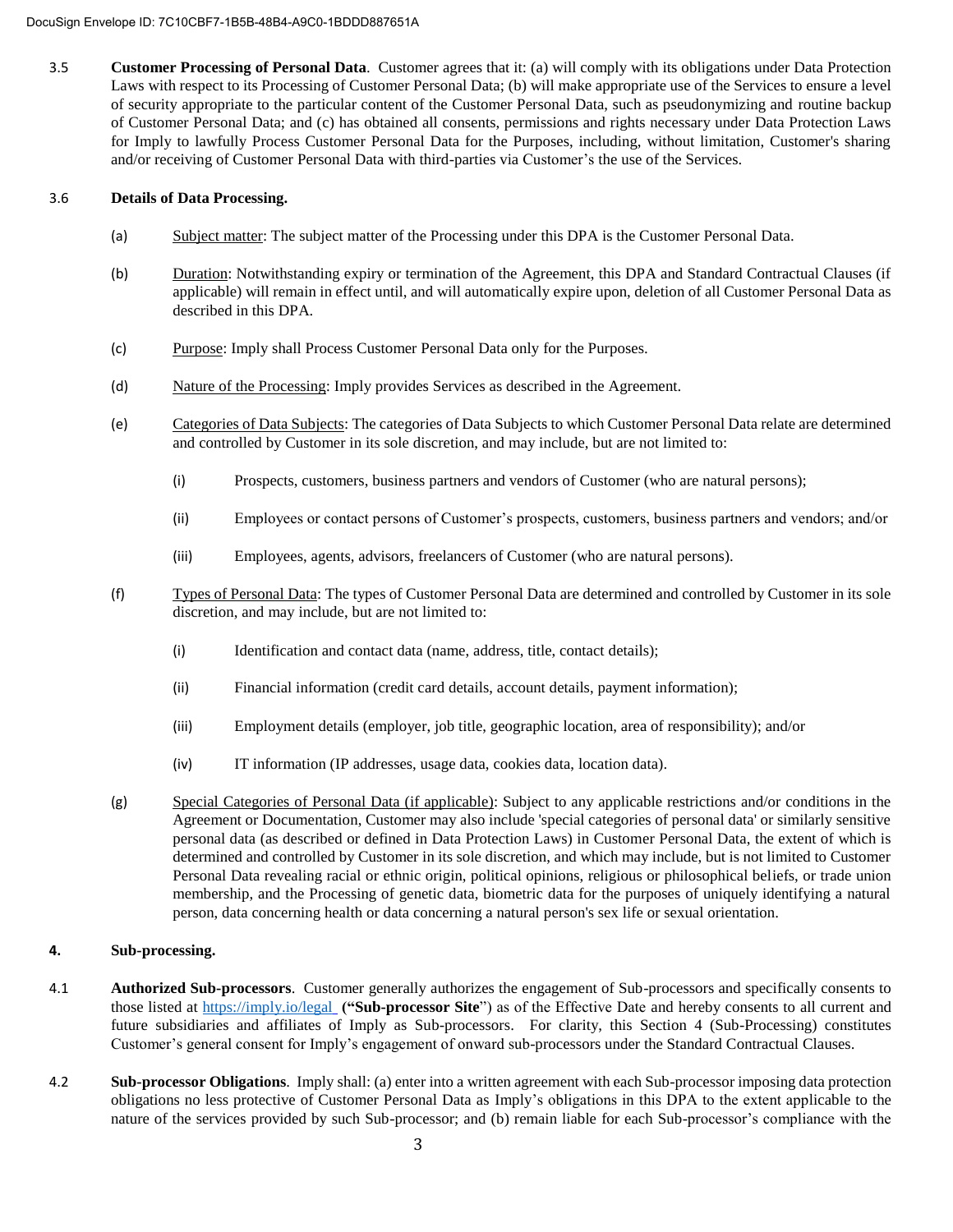obligations in this DPA. Upon written request, Imply shall provide Customer all relevant information it reasonably can in connection with its applicable Sub-processor agreements where required to satisfy Customer's obligations under Data Protection Laws.

4.3 **Changes to Sub-processors.** Imply shall make available on its Sub-processor Site a mechanism for Customer to subscribe to notifications of new Sub-processors. Imply shall provide such notification at least fourteen (14) days in advance of allowing the new Sub-processor to Process Customer Personal Data (the "**Objection Period**"). During the Objection Period, Customer may object in writing to Imply's appointment of the new Sub-processor, provided that such objection is based on reasonable grounds relating to data protection. In such event, the parties will discuss Customer's concerns in good faith with a view to achieving resolution. If Customer can reasonably demonstrate that the new Sub-processor is unable to Process Customer Personal Data in compliance with the terms of this DPA and Imply cannot provide an alternative Sub-processor, or the parties are not otherwise able to achieve resolution as provided in the preceding sentence, Customer, as its sole and exclusive remedy, may terminate the Order Form(s) with respect only to those aspects of the Services which cannot be provided by Imply without the use of the new Sub-processor by providing written notice to Imply. Imply will refund Customer any prepaid unused fees of such Order Form(s) following the effective date of termination with respect to such terminated Services.

# **5. Security.**

- 5.1 **Security Measures**. Taking into account the state of the art, the costs of implementation and the nature, scope, context and Purposes of Processing as well as the risk of varying likelihood and severity for the rights and freedoms of natural persons, Imply shall maintain appropriate technical and organizational measures to ensure a level of security appropriate to the risk of Processing Customer Personal Data.
- 5.2 **Confidentiality of Processing**. Imply shall ensure that any person who is authorized by Imply to Process Customer Personal Data (including its staff, agents and subcontractors) shall be under an appropriate obligation of confidentiality (whether a contractual or statutory duty).
- 5.3 **No Assessment of Customer Personal Data by Imply**. Imply shall have no obligation to assess the contents of Customer Personal Data to identify information subject to any specific legal requirements. Customer is responsible for reviewing the information made available by Imply relating to data security and making an independent determination as to whether the Services meet Customer's requirements and legal obligations under Data Protection Laws.

# **6. Customer Audit Rights.**

- 6.1 Upon written request and at no additional cost to Customer, Imply shall provide Customer, or its appropriately qualified thirdparty representative (collectively, the "**Auditor**"), access to reasonably requested documentation evidencing Imply's compliance with its obligations under this DPA in the form of, as applicable (a) SOC 2 Type II audit reports, HIPAA Compliance Report for Business Associates, or (b) Imply's most recently completed industry standard security questionnaire, such as a CAIQ ("**Reports**").
- 6.2 Customer may also send a written request for an audit (including inspection) of Imply's facilities. Following receipt by Imply of such request, Imply and Customer shall mutually agree in advance on the details of the audit, including reasonable start date, scope and duration of, and security and confidentiality controls applicable to, any such audit. Imply may charge a fee (rates shall be reasonable, taking into account the resources expended by Imply) for any such audit. The Reports, audit, and any information arising therefrom shall be Imply's Confidential Information.
- 6.3 Where the Auditor is a third-party, the Auditor may be required to execute a separate confidentiality agreement with Imply prior to any review of Reports or an audit of Imply, and Imply may object in writing to such Auditor, if in Imply's reasonable opinion, the Auditor is not suitably qualified or is a direct competitor of Imply. Any such objection by Imply will require Customer to either appoint another Auditor or conduct the audit itself. Expenses incurred by Auditor in connection with any review of Reports or an audit, shall be borne exclusively by Customer or the Auditor. For clarity, the exercise of audit rights under the Standard Contractual Clauses shall be as described in this Section 6 (Customer Audit Rights).

## **7. Data Transfers**

7.1 **Hosting and Processing Locations.** Imply will only host Customer Personal Data in the region(s) offered by Imply or as Customer otherwise configures (the "**Hosting Region**"). Customer is solely responsible for the regions from which its Users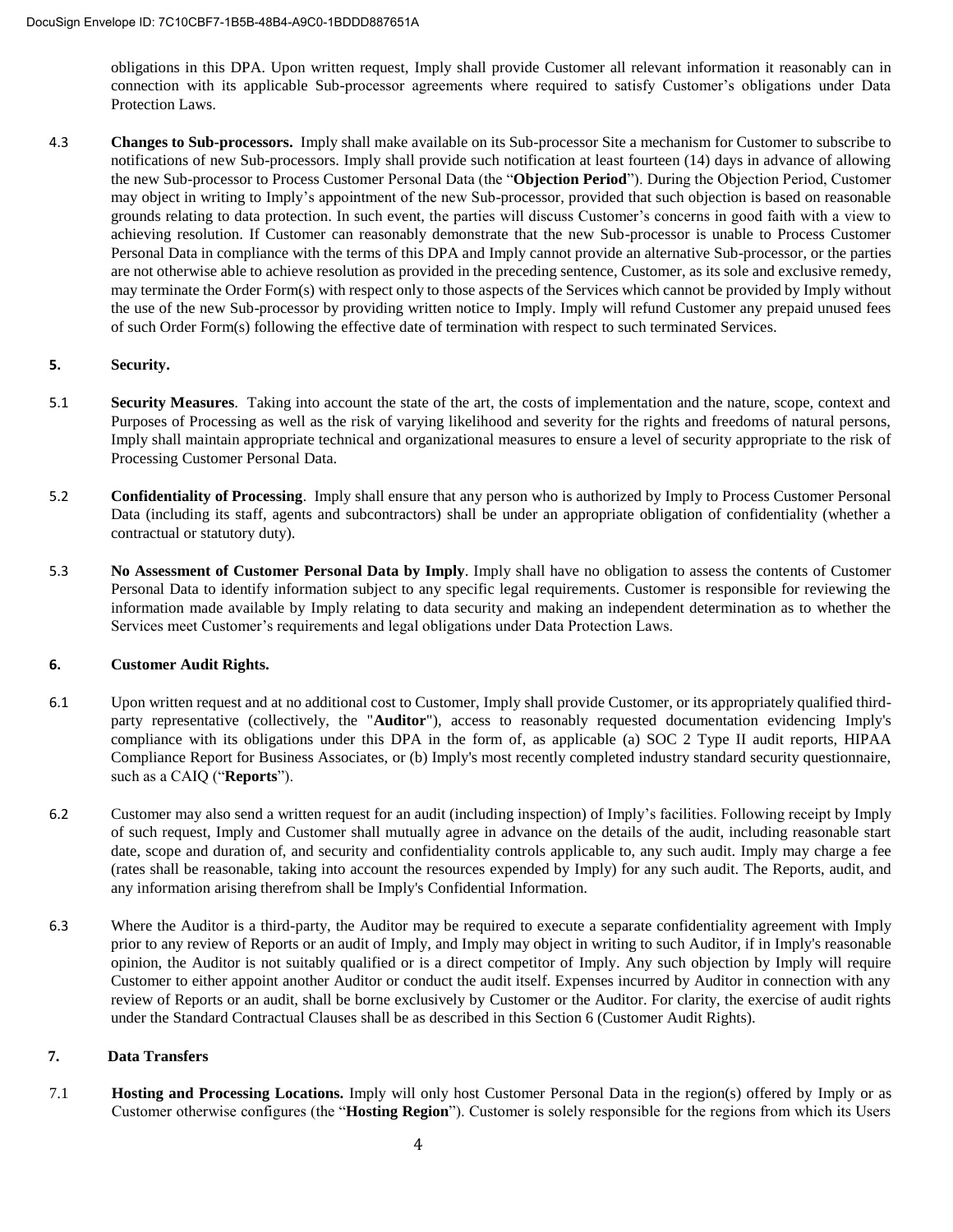access the Customer Personal Data, for any transfer or sharing of Customer Personal Data by Customer or its Users and for any subsequent designation of other Hosting Regions (either for the same Account, or a different Account). Once Customer has selected a Hosting Region, Imply will not Process Customer Personal Data from outside the Hosting Region except as reasonably necessary to provide the Services procured by Customer, or as necessary to comply with the law or binding order of a governmental body.

- 7.2 **Transfer Mechanisms.** For any transfers by Customer of Customer Personal Data from the European Economic Area and/or its member states, United Kingdom and/or Switzerland (collectively, "**Restricted Countries**") to Imply in a country which does not ensure an adequate level of protection (within the meaning of and to the extent governed by the Data Protection Laws of the Restricted Countries) (collectively, "**Third Country**"), such transfers shall be governed by the Standard Contractual Clauses (controller to processor):
	- 7.2.1 **Standard Contractual Clauses (controller to processor):** Imply agrees to abide by, and Process Customer Personal Data from the Restricted Countries in compliance with the Standard Contractual Clauses which are incorporated into this DPA by reference, and for these purposes Imply shall be the "data importer" and Customer is the "data exporter" under the Standard Contractual Clauses (notwithstanding that Customer may be an entity located outside of a Restricted Country).
- **8. Return or Deletion of Data.** Customer may retrieve or delete all Customer Personal Data upon expiration or termination of the Agreement as set forth in the Agreement. Any Customer Personal Data not deleted by Customer shall be deleted by Imply promptly upon the later of (i) expiration or termination of the Agreement and (ii) expiration of any post-termination "retrieval period" set forth in the Agreement.

# **9. Security Incident Response.**

- 9.1 **Security Incident Reporting.** If Imply becomes aware of a Security Incident, Imply shall notify Customer without undue delay, and in any case, where feasible, notify Customer within seventy-two (72) hours after becoming aware. Imply shall promptly take reasonable steps to contain, investigate, and mitigate any Security Incident.
- 9.2 **Security Incident Communications.** Imply shall provide Customer timely information about the Security Incident, including, but not limited to, the nature and consequences of the Security Incident, the measures taken and/or proposed by Imply to mitigate or contain the Security Incident, the status of Imply's investigation, a contact point from which additional information may be obtained, and the categories and approximate number of data records concerned. Notwithstanding the foregoing, Customer acknowledges that because Imply personnel do not have visibility to the content of Customer Personal Data, it will be unlikely that Imply can provide information as to the particular nature of the Customer Personal Data, or where applicable, the identities, number or categories of affected Data Subjects. Communications by or on behalf of Imply with Customer in connection with a Security Incident shall not be construed as an acknowledgment by Imply of any fault or liability with respect to the Security Incident.

# **10. Cooperation.**

- 10.1 **Data Subject Requests.** To the extent legally permitted, Imply shall promptly notify Customer if Imply receives a request from a Data Subject that identifies Customer and seeks to exercise the Data Subject's right to access, rectify, erase, transfer or port Customer Personal Data, or to restrict the Processing of Customer Personal Data ("**Data Subject Request**"). The Service provides Customer with a number of controls that Customer may use to assist it in responding to a Data Subject Request and Customer will be responsible for responding to any such Data Subject Request. To the extent Customer is unable to access the relevant Customer Personal Data within the Services using such controls or otherwise, taking into account the nature of the Processing, Imply shall (upon Customer's written request) provide commercially reasonable cooperation to assist Customer in responding to any Data Subject Requests.
- 10.2 **Data Protection Impact Assessments.** Imply shall provide reasonably requested information regarding the Services to enable Customer to carry out data protection impact assessments or prior consultations with data protection authorities as required by Data Protection Laws, so long as Customer does not otherwise have access to the relevant information.
- 10.3 **Government, Law Enforcement, and/or Third Party Inquiries.** If Imply receives a demand to retain, disclose, or otherwise Process Customer Personal Data of any third party, including, but not limited from law enforcement or a government authority ("**Third-Party Demand**"), then Imply shall attempt to redirect the Third-Party Demand to Customer. Customer agrees that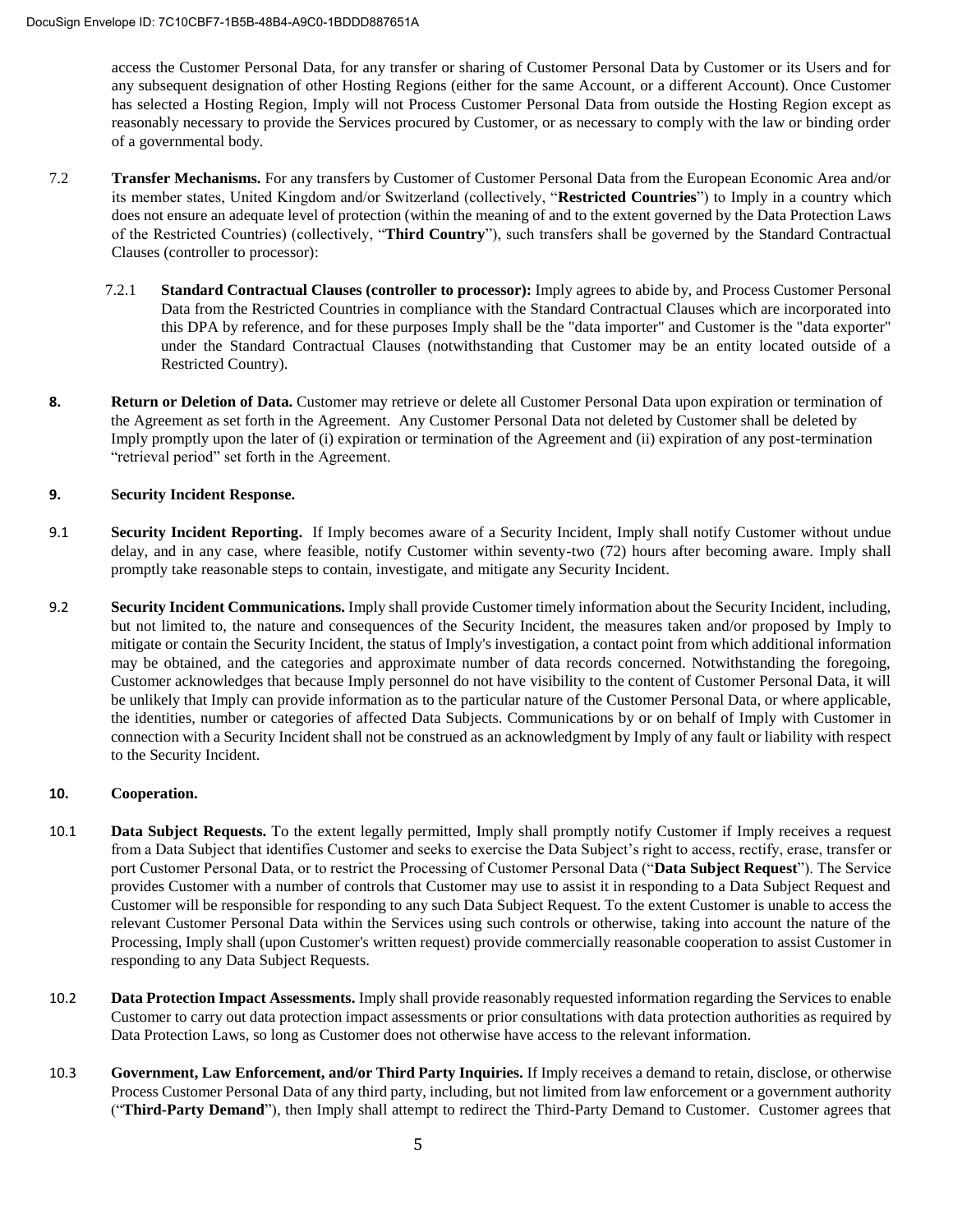Imply can provide information to such third party as reasonably necessary to redirect the Third-Party Demand. If Imply cannot redirect the Third-Party Demand to Customer, then Imply shall, to the extent legally permitted to do so, provide Customer reasonable notice of the Third-Party Demand as promptly as feasible under the circumstances to allow Customer to seek a protective order or other appropriate remedy.

## **11. Relationship with the Agreement.**

- 11.1 The parties agree that this DPA shall replace and supersede any existing data processing addendum, attachment or exhibit (including the Standard Contractual Clauses (as applicable)) that Imply and Customer may have previously entered into in connection with the Services.
- 11.2 Except as provided by this DPA, the Agreement remains unchanged and in full force and effect. If there is any conflict between this DPA and the Agreement, this DPA shall prevail to the extent of that conflict in connection with the Processing of Customer Personal Data. Notwithstanding the foregoing, and solely to the extent applicable to any Customer Personal Data comprised of patient, medical or other protected health information regulated by HIPAA or any similar U.S. federal or state health care laws, rules or regulations ("**HIPAA Data**"), if there is any conflict between this DPA and a business associate agreement between Customer and Imply ("**BAA**"), then the BAA shall prevail solely with respect to such HIPAA Data.
- 11.3 Notwithstanding anything to the contrary in the Agreement or this DPA, each party's and all of its Affiliates' liability, taken together in the aggregate, arising out of or relating to this DPA, the Standard Contractual Clauses, and any other data protection agreements in connection with the Agreement (if any), shall be subject to any aggregate limitations on liability set out in the Agreement.
- 11.4 In no event shall this DPA or any party restrict or limit the rights of any Data Subject or of any competent supervisory authority.
- 11.5 This DPA will be governed by and construed in accordance with governing law and jurisdiction provisions in the Agreement.

| <b>Customer</b>                                                                                                                                                                                                                | <b>Imply Data, Inc.</b>                                 |
|--------------------------------------------------------------------------------------------------------------------------------------------------------------------------------------------------------------------------------|---------------------------------------------------------|
| Signature: New York School and School and School and School and School and School and School and School and School and School and School and School and School and School and School and School and School and School and Scho | Bocusigned by:<br>Signature: Unicom & Estate Signature: |
| Customer Legal Name: 1988                                                                                                                                                                                                      | Juleen Konkel<br>Print Name: 1988                       |
| Print Name: 1988                                                                                                                                                                                                               | General Counsel                                         |
|                                                                                                                                                                                                                                | Feb. 15, 2022<br>Date: 2008. [19] Date:                 |
| Date:                                                                                                                                                                                                                          |                                                         |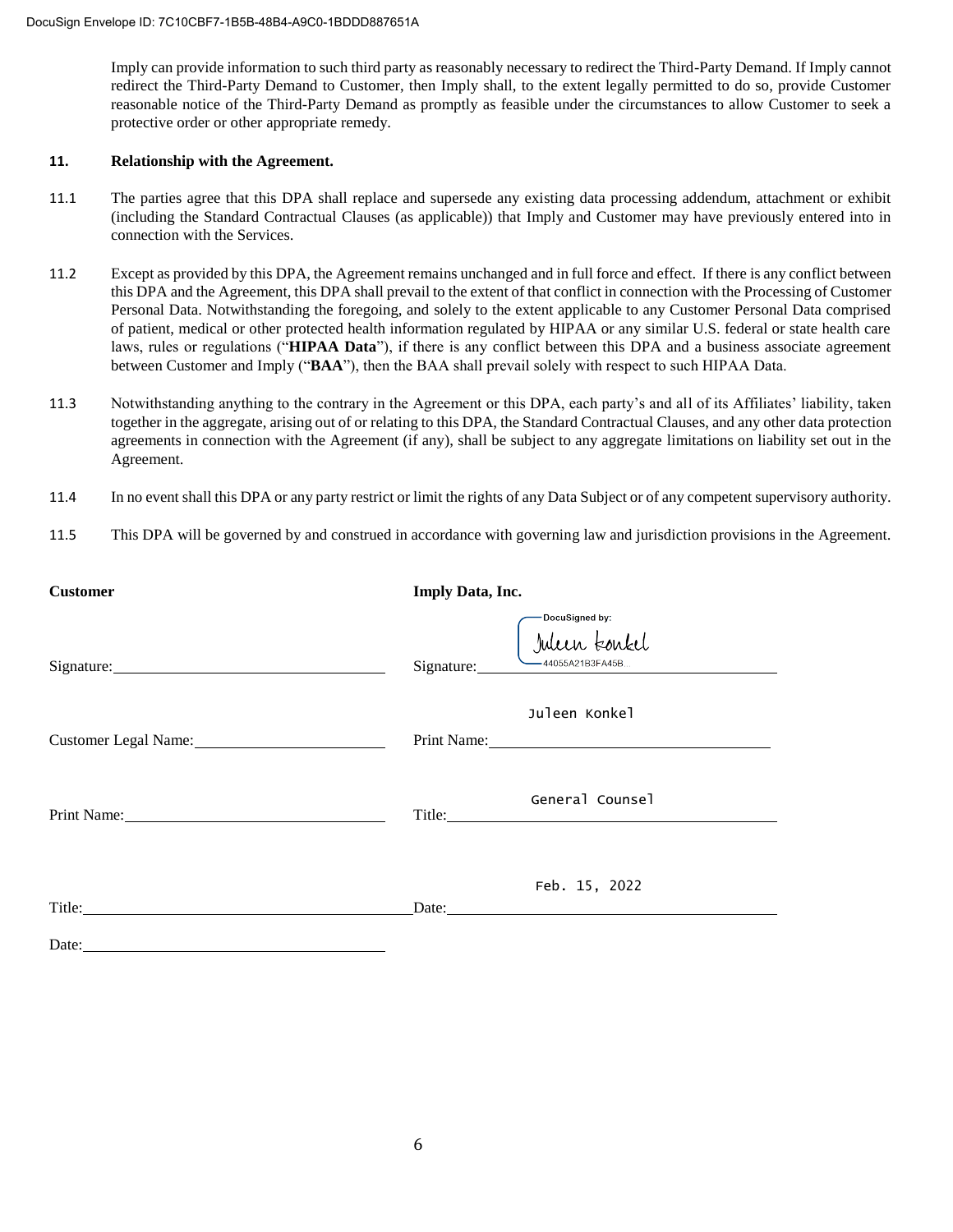## **Exhibit 1**

# **STANDARD CONTRACTUAL CLAUSES**

# **SECTION I**

### 1. **PURPOSE AND SCOPE**

- a) The purpose of these standard contractual clauses is to ensure compliance with the requirements of Regulation (EU) 2016/679 of the European Parliament and of the Council of 27 April 2016 on the protection of natural persons with regard to the processing of personal data and on the free movement of such data (General Data Protection Regulation) for the transfer of personal data to a third country.
- b) The Parties:
	- (i) the natural or legal person(s), public authority/ies, agency/ies or other body/ies (hereinafter 'entity/ies') transferring the personal data, as listed in Annex I.A (hereinafter each 'data exporter'), and
	- (ii) the entity/ies in a third country receiving the personal data from the data exporter, directly or indirectly via another entity also Party to these Clauses, as listed in Annex I.A (hereinafter each 'data importer')
	- (iii) have agreed to these standard contractual clauses (hereinafter: 'Clauses').
- c) These Clauses apply with respect to the transfer of personal data as specified in Annex I.B.
- d) The Appendix to these Clauses containing the Annexes referred to therein forms an integral part of these Clauses.

### 2. **EFFECT AND INVARIABILITY OF THE CLAUSES**

- a) These Clauses set out appropriate safeguards, including enforceable data subject rights and effective legal remedies, pursuant to Article 46(1) and Article 46(2)(c) of Regulation (EU) 2016/679 and, with respect to data transfers from controllers to processors and/or processors to processors, standard contractual clauses pursuant to Article 28(7) of Regulation (EU) 2016/679, provided they are not modified, except to select the appropriate Module(s) or to add or update information in the Appendix. This does not prevent the Parties from including the standard contractual clauses laid down in these Clauses in a wider contract and/or to add other clauses or additional safeguards, provided that they do not contradict, directly or indirectly, these Clauses or prejudice the fundamental rights or freedoms of data subjects.
- b) These Clauses are without prejudice to obligations to which the data exporter is subject by virtue of Regulation (EU) 2016/679.

# 3. **THIRD-PARTY BENEFICIARIES**

- a) Data subjects may invoke and enforce these Clauses, as third-party beneficiaries, against the data exporter and/or data importer, with the following exceptions:
	- (i) Clause 1, Clause 2, Clause 3, Clause 6, Clause 7;
	- (ii) Clause  $8 -$  Module One: Clause  $8.5$  (e) and Clause  $8.9(b)$ ; Module Two: Clause  $8.1(b)$ ,  $8.9(a)$ , (c), (d) and (e); Module Three: Clause  $8.1(a)$ , (c) and (d) and Clause  $8.9(a)$ , (c), (d), (e), (f) and (g); Module Four: Clause  $8.1$  (b) and Clause 8.3(b);
	- (iii) Clause  $9 -$  Module Two: Clause  $9(a)$ , (c), (d) and (e); Module Three: Clause  $9(a)$ , (c), (d) and (e);
	- (iv) Clause  $12 -$  Module One: Clause  $12(a)$  and (d); Modules Two and Three: Clause  $12(a)$ , (d) and (f);
	- (v) Clause 13;
	- (vi) Clause  $15.1(c)$ , (d) and (e);
	- (vii) Clause  $16(e)$ ;
	- (viii) Clause 18 Modules One, Two and Three: Clause 18(a) and (b); Module Four: Clause 18.
- b) Paragraph (a) is without prejudice to rights of data subjects under Regulation (EU) 2016/679.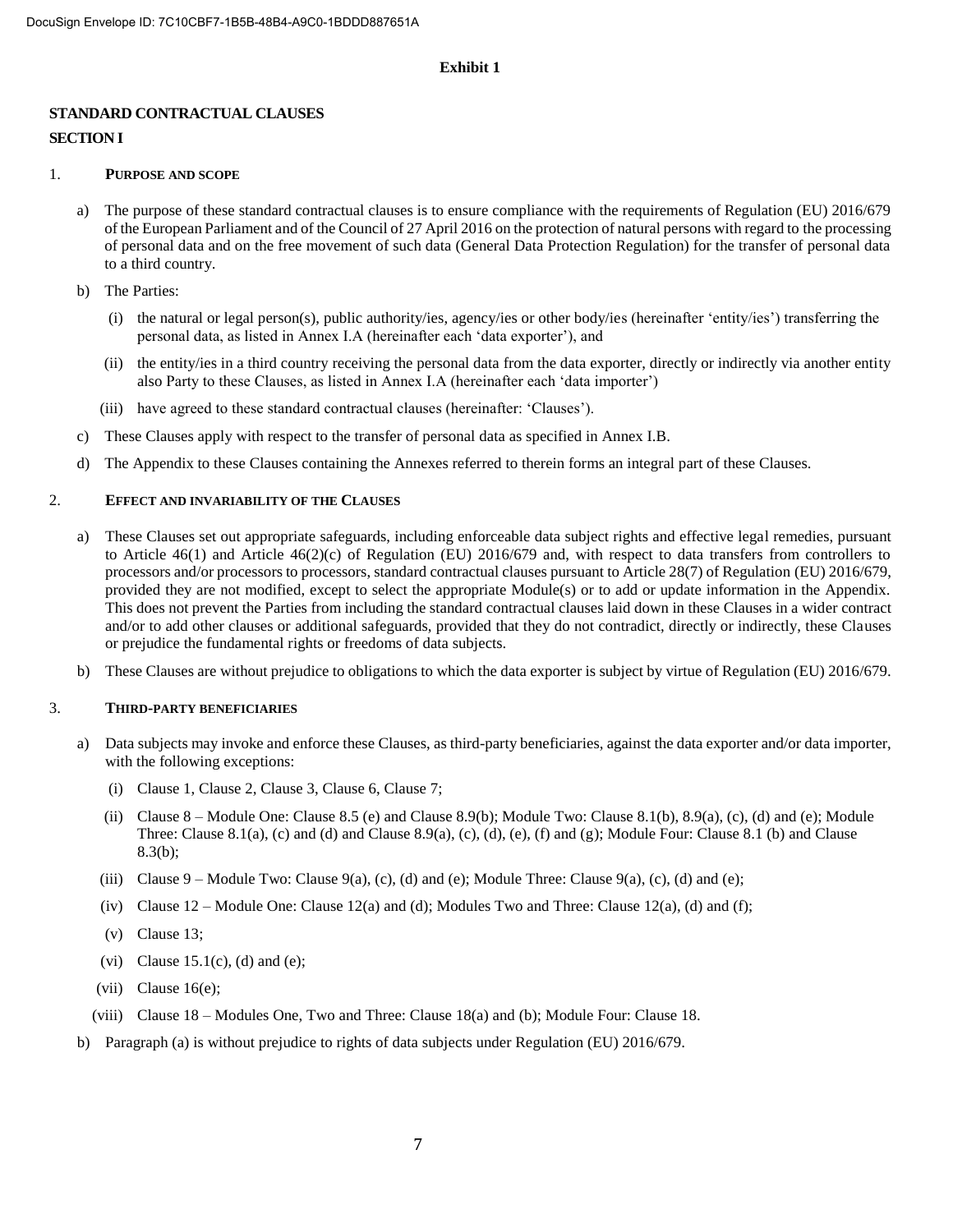### 4. **INTERPRETATION**

- a) Where these Clauses use terms that are defined in Regulation (EU) 2016/679, those terms shall have the same meaning as in that Regulation.
- b) These Clauses shall be read and interpreted in the light of the provisions of Regulation (EU) 2016/679.
- c) These Clauses shall not be interpreted in a way that conflicts with rights and obligations provided for in Regulation (EU) 2016/679.

### 5. **HIERARCHY**

In the event of a contradiction between these Clauses and the provisions of related agreements between the Parties, existing at the time these Clauses are agreed or entered into thereafter, these Clauses shall prevail.

### 6. **DESCRIPTION OF THE TRANSFER(S)**

The details of the transfer(s), and in particular the categories of personal data that are transferred and the purpose(s) for which they are transferred, are specified in Annex I.B.

## 7. **DOCKING CLAUSE**

- a) An entity that is not a Party to these Clauses may, with the agreement of the Parties, accede to these Clauses at any time, either as a data exporter or as a data importer, by completing the Appendix and signing Annex I.A.
- b) Once it has completed the Appendix and signed Annex I.A, the acceding entity shall become a Party to these Clauses and have the rights and obligations of a data exporter or data importer in accordance with its designation in Annex I.A.
- c) The acceding entity shall have no rights or obligations arising under these Clauses from the period prior to becoming a Party

### **SECTION II – OBLIGATIONS OF THE PARTIES**

#### 8. **DATA PROTECTION SAFEGUARDS**

The data exporter warrants that it has used reasonable efforts to determine that the data importer is able, through the implementation of appropriate technical and organisational measures, to satisfy its obligations under these Clauses.

#### **Transfer controller to processor**

- 8.1 Instructions
	- a) The data importer shall process the personal data only on documented instructions from the data exporter. The data exporter may give such instructions throughout the duration of the contract.
	- b) The data importer shall immediately inform the data exporter if it is unable to follow those instructions.
- 8.2 Purpose limitation

The data importer shall process the personal data only for the specific purpose(s) of the transfer, as set out in Annex I. B, unless on further instructions from the data exporter.

8.3 Transparency

On request, the data exporter shall make a copy of these Clauses, including the Appendix as completed by the Parties, available to the data subject free of charge. To the extent necessary to protect business secrets or other confidential information, including the measures described in Annex II and personal data, the data exporter may redact part of the text of the Appendix to these Clauses prior to sharing a copy, but shall provide a meaningful summary where the data subject would otherwise not be able to understand the its content or exercise his/her rights. On request, the Parties shall provide the data subject with the reasons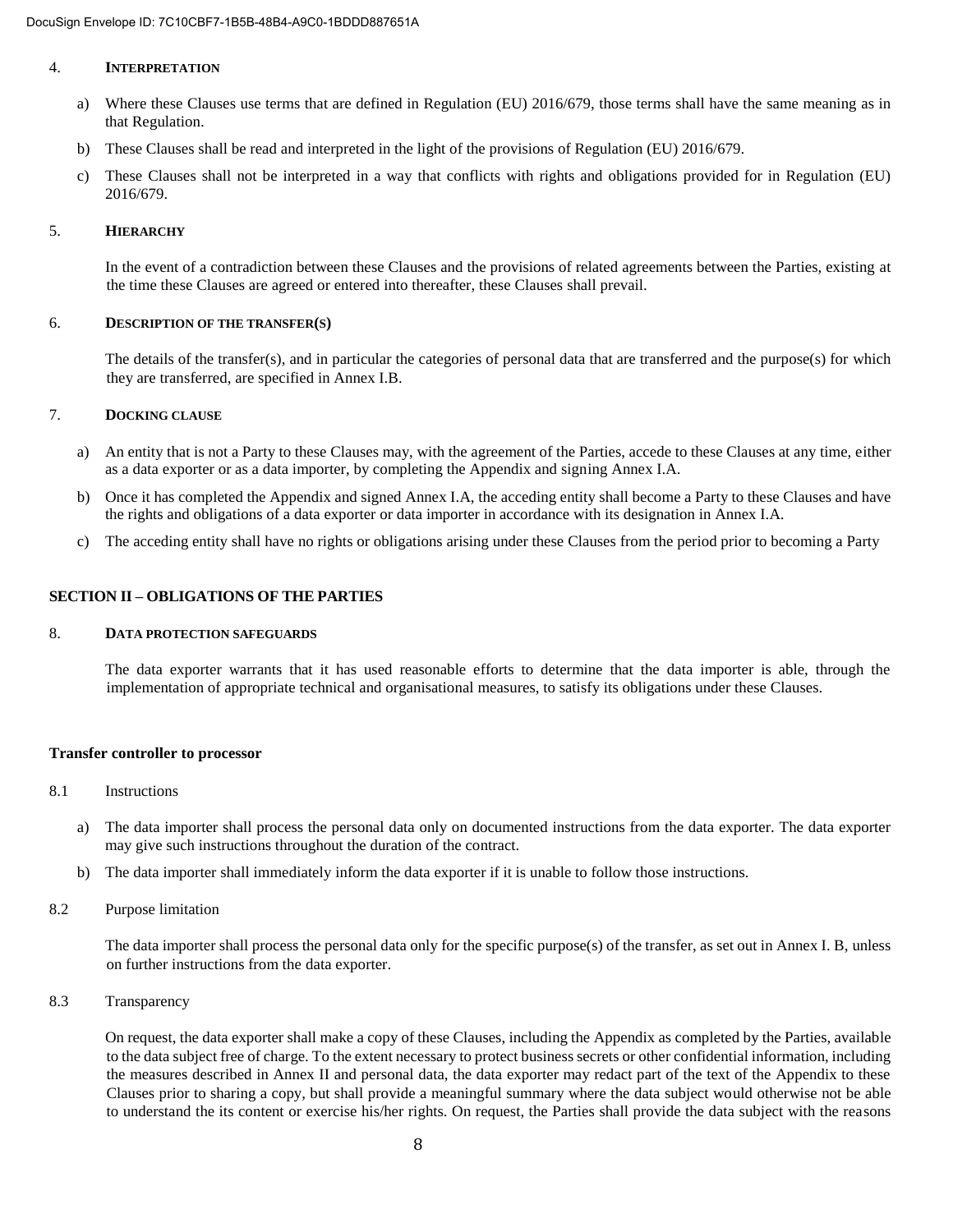for the redactions, to the extent possible without revealing the redacted information. This Clause is without prejudice to the obligations of the data exporter under Articles 13 and 14 of Regulation (EU) 2016/679.

## 8.4 Accuracy

If the data importer becomes aware that the personal data it has received is inaccurate, or has become outdated, it shall inform the data exporter without undue delay. In this case, the data importer shall cooperate with the data exporter to erase or rectify the data.

# 8.5 Duration of processing and erasure or return of data

Processing by the data importer shall only take place for the duration specified in Annex I.B. After the end of the provision of the processing services, the data importer shall, at the choice of the data exporter, delete all personal data processed on behalf of the data exporter and certify to the data exporter that it has done so, or return to the data exporter all personal data processed on its behalf and delete existing copies. Until the data is deleted or returned, the data importer shall continue to ensure compliance with these Clauses. In case of local laws applicable to the data importer that prohibit return or deletion of the personal data, the data importer warrants that it will continue to ensure compliance with these Clauses and will only process it to the extent and for as long as required under that local law. This is without prejudice to Clause 14, in particular the requirement for the data importer under Clause 14(e) to notify the data exporter throughout the duration of the contract if it has reason to believe that it is or has become subject to laws or practices not in line with the requirements under Clause 14(a).

### 8.6 Security of processing

- a) The data importer and, during transmission, also the data exporter shall implement appropriate technical and organisational measures to ensure the security of the data, including protection against a breach of security leading to accidental or unlawful destruction, loss, alteration, unauthorised disclosure or access to that data (hereinafter 'personal data breach'). In assessing the appropriate level of security, the Parties shall take due account of the state of the art, the costs of implementation, the nature, scope, context and purpose(s) of processing and the risks involved in the processing for the data subjects. The Parties shall in particular consider having recourse to encryption or pseudonymisation, including during transmission, where the purpose of processing can be fulfilled in that manner. In case of pseudonymisation, the additional information for attributing the personal data to a specific data subject shall, where possible, remain under the exclusive control of the data exporter. In complying with its obligations under this paragraph, the data importer shall at least implement the technical and organisational measures specified in Annex II. The data importer shall carry out regular checks to ensure that these measures continue to provide an appropriate level of security.
- b) The data importer shall grant access to the personal data to members of its personnel only to the extent strictly necessary for the implementation, management and monitoring of the contract. It shall ensure that persons authorised to process the personal data have committed themselves to confidentiality or are under an appropriate statutory obligation of confidentiality.
- c) In the event of a personal data breach concerning personal data processed by the data importer under these Clauses, the data importer shall take appropriate measures to address the breach, including measures to mitigate its adverse effects. The data importer shall also notify the data exporter without undue delay after having become aware of the breach. Such notification shall contain the details of a contact point where more information can be obtained, a description of the nature of the breach (including, where possible, categories and approximate number of data subjects and personal data records concerned), its likely consequences and the measures taken or proposed to address the breach including, where appropriate, measures to mitigate its possible adverse effects. Where, and in so far as, it is not possible to provide all information at the same time, the initial notification shall contain the information then available and further information shall, as it becomes available, subsequently be provided without undue delay.
- The data importer shall cooperate with and assist the data exporter to enable the data exporter to comply with its obligations under Regulation (EU) 2016/679, in particular to notify the competent supervisory authority and the affected data subjects, taking into account the nature of processing and the information available to the data importer.
- 8.7 Sensitive data

Where the transfer involves personal data revealing racial or ethnic origin, political opinions, religious or philosophical beliefs, or trade union membership, genetic data, or biometric data for the purpose of uniquely identifying a natural person, data concerning health or a person's sex life or sexual orientation, or data relating to criminal convictions and offences (hereinafter 'sensitive data'), the data importer shall apply the specific restrictions and/or additional safeguards described in Annex I.B.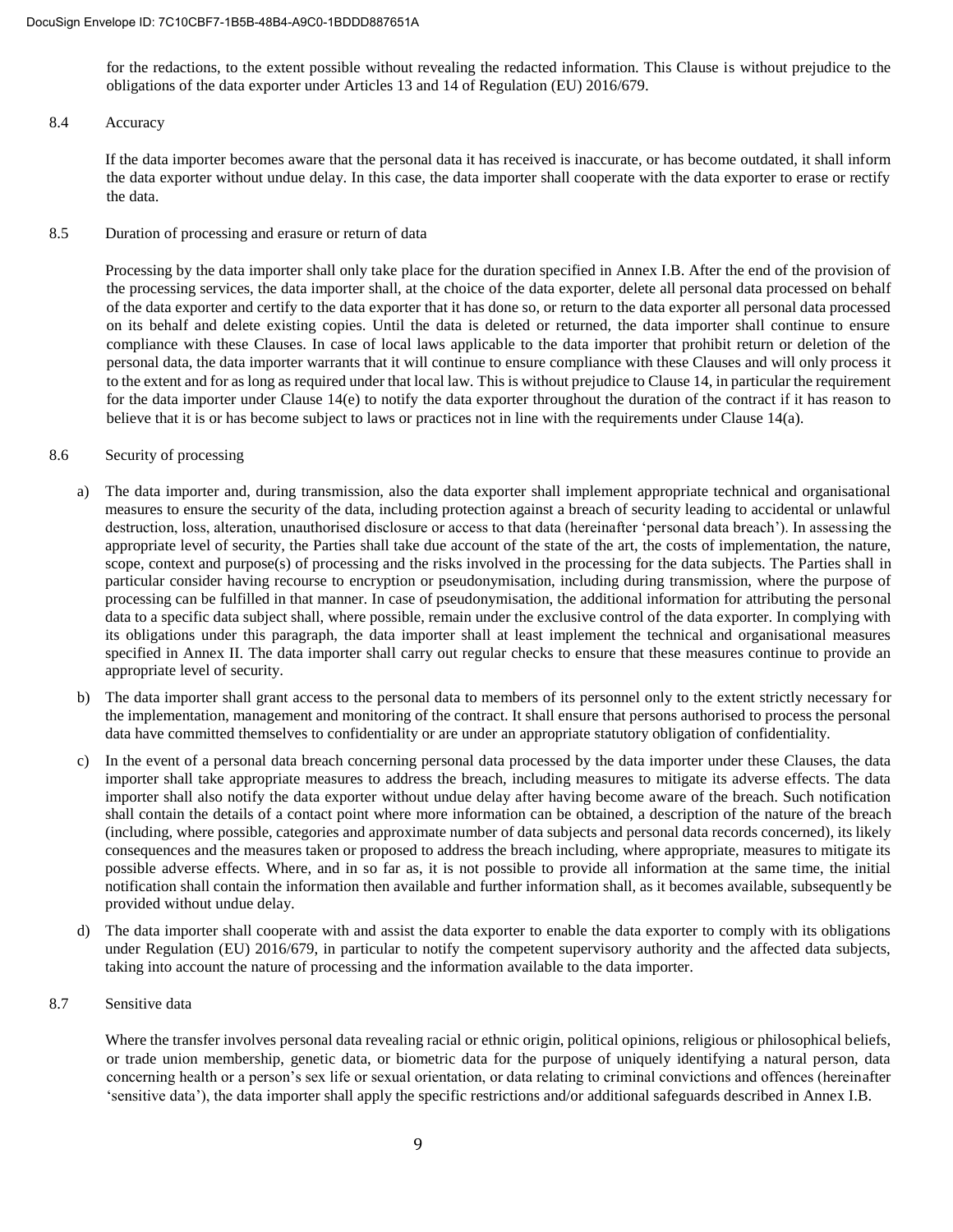#### 8.8 Onward transfers

The data importer shall only disclose the personal data to a third party on documented instructions from the data exporter. In addition, the data may only be disclosed to a third party located outside the European Union1 (in the same country as the data importer or in another third country, hereinafter 'onward transfer') if the third party is or agrees to be bound by these Clauses, under the appropriate Module, or if:

- (i) the onward transfer is to a country benefitting from an adequacy decision pursuant to Article 45 of Regulation (EU) 2016/679 that covers the onward transfer;
- (ii) the third party otherwise ensures appropriate safeguards pursuant to Articles 46 or 47 Regulation of (EU) 2016/679 with respect to the processing in question;
- (iii) the onward transfer is necessary for the establishment, exercise or defence of legal claims in the context of specific administrative, regulatory or judicial proceedings; or
- (iv) the onward transfer is necessary in order to protect the vital interests of the data subject or of another natural person.

Any onward transfer is subject to compliance by the data importer with all the other safeguards under these Clauses, in particular purpose limitation.

#### 8.9 Documentation and compliance

- a) The data importer shall promptly and adequately deal with enquiries from the data exporter that relate to the processing under these Clauses.
- b) The Parties shall be able to demonstrate compliance with these Clauses. In particular, the data importer shall keep appropriate documentation on the processing activities carried out on behalf of the data exporter.
- c) The data importer shall make available to the data exporter all information necessary to demonstrate compliance with the obligations set out in these Clauses and at the data exporter's request, allow for and contribute to audits of the processing activities covered by these Clauses, at reasonable intervals or if there are indications of noncompliance. In deciding on a review or audit, the data exporter may take into account relevant certifications held by the data importer.
- d) The data exporter may choose to conduct the audit by itself or mandate an independent auditor. Audits may include inspections at the premises or physical facilities of the data importer and shall, where appropriate, be carried out with reasonable notice.
- e) The Parties shall make the information referred to in paragraphs (b) and (c), including the results of any audits, available to the competent supervisory authority on request.]

### 9. **USE OF SUB-PROCESSORS**

 $\overline{a}$ 

- a) The data importer has the data exporter's general authorisation for the engagement of sub-processor(s) from an agreed list. The data importer shall specifically inform the data exporter in writing of any intended changes to that list through the addition or replacement of Sub-processors at least 14 days in advance, thereby giving the data exporter sufficient time to be able to object to such changes prior to the engagement of the sub-processor(s). The data importer shall provide the data exporter with the information necessary to enable the data exporter to exercise its right to object.
- b) Where the data importer engages a sub-processor to carry out specific processing activities (on behalf of the data exporter), it shall do so by way of a written contract that provides for, in substance, the same data protection obligations as those binding the data importer under these Clauses, including in terms of third-party beneficiary rights for data subjects2 The Parties agree that, by complying with this Clause, the data importer fulfils its obligations under Clause 8.8. The data importer shall ensure that the sub-processor complies with the obligations to which the data importer is subject pursuant to these Clauses.

<sup>&</sup>lt;sup>1</sup> The Agreement on the European Economic Area (EEA Agreement) provides for the extension of the European Union's internal market to the three EEA States Iceland, Liechtenstein and Norway. The Union data protection legislation, including Regulation (EU) 2016/679, is covered by the EEA Agreement and has been incorporated into Annex XI thereto. Therefore, any disclosure by the data importer to a third party located in the EEA does not qualify as an onward transfer for the purpose of these Clauses.

<sup>&</sup>lt;sup>2</sup> This requirement may be satisfied by the sub-processor acceding to these Clauses under the appropriate Module, in accordance with Clause 7.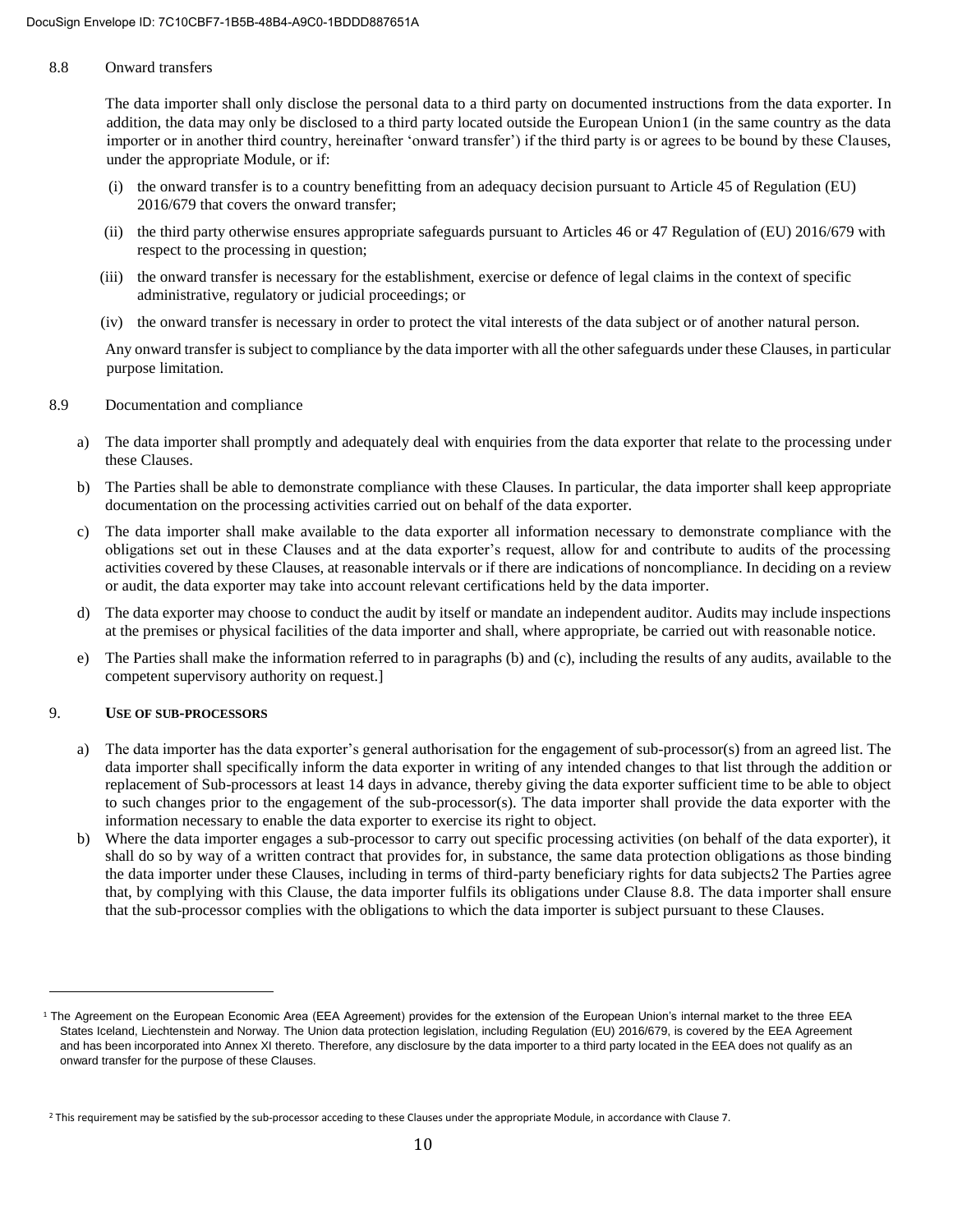- c) The data importer shall provide, at the data exporter's request, a copy of such a sub-processor agreement and any subsequent amendments to the data exporter. To the extent necessary to protect business secrets or other confidential information, including personal data, the data importer may redact the text of the agreement prior to sharing a copy.
- d) The data importer shall remain fully responsible to the data exporter for the performance of the sub-processor's obligations under its contract with the data importer. The data importer shall notify the data exporter of any failure by the sub-processor to fulfil its obligations under that contract.
- e) The data importer shall agree a third-party beneficiary clause with the sub-processor whereby in the event the data importer has factually disappeared, ceased to exist in law or has become insolvent – the data exporter shall have the right to terminate the sub-processor contract and to instruct the sub-processor to erase or return the personal data.]

## 10. **DATA SUBJECT RIGHTS**

- a) The data importer shall promptly notify the data exporter of any request it has received from a data subject. It shall not respond to that request itself unless it has been authorised to do so by the data exporter.
- b) The data importer shall assist the data exporter in fulfilling its obligations to respond to data subjects' requests for the exercise of their rights under Regulation (EU) 2016/679. In this regard, the Parties shall set out in Annex II the appropriate technical and organisational measures, taking into account the nature of the processing, by which the assistance shall be provided, as well as the scope and the extent of the assistance required.
- c) In fulfilling its obligations under paragraphs (a) and (b), the data importer shall comply with the instructions from the data exporter.]

### 11. **REDRESS**

- a) The data importer shall inform data subjects in a transparent and easily accessible format, through individual notice or on its website, of a contact point authorised to handle complaints. It shall deal promptly with any complaints it receives from a data subject.
- b) In case of a dispute between a data subject and one of the Parties as regards compliance with these Clauses, that Party shall use its best efforts to resolve the issue amicably in a timely fashion. The Parties shall keep each other informed about such disputes and, where appropriate, cooperate in resolving them.
- c) Where the data subject invokes a third-party beneficiary right pursuant to Clause 3, the data importer shall accept the decision of the data subject to:
	- (i) lodge a complaint with the supervisory authority in the Member State of his/her habitual residence or place of work, or the competent supervisory authority pursuant to Clause 13;
	- (ii) refer the dispute to the competent courts within the meaning of Clause 18.
- d) The Parties accept that the data subject may be represented by a not-for-profit body, organisation or association under the conditions set out in Article 80(1) of Regulation (EU) 2016/679.
- e) The data importer shall abide by a decision that is binding under the applicable EU or Member State law.
- f) The data importer agrees that the choice made by the data subject will not prejudice his/her substantive and procedural rights to seek remedies in accordance with applicable laws.

# 12. **LIABILITY**

- a) Each Party shall be liable to the other Party/ies for any damages it causes the other Party/ies by any breach of these Clauses.
- b) The data importer shall be liable to the data subject, and the data subject shall be entitled to receive compensation, for any material or non-material damages the data importer or its sub-processor causes the data subject by breaching the third-party beneficiary rights under these Clauses.
- c) Notwithstanding paragraph (b), the data exporter shall be liable to the data subject, and the data subject shall be entitled to receive compensation, for any material or non-material damages the data exporter or the data importer (or its sub-processor) causes the data subject by breaching the third-party beneficiary rights under these Clauses. This is without prejudice to the liability of the data exporter and, where the data exporter is a processor acting on behalf of a controller, to the liability of the controller under Regulation (EU) 2016/679 or Regulation (EU) 2018/1725, as applicable.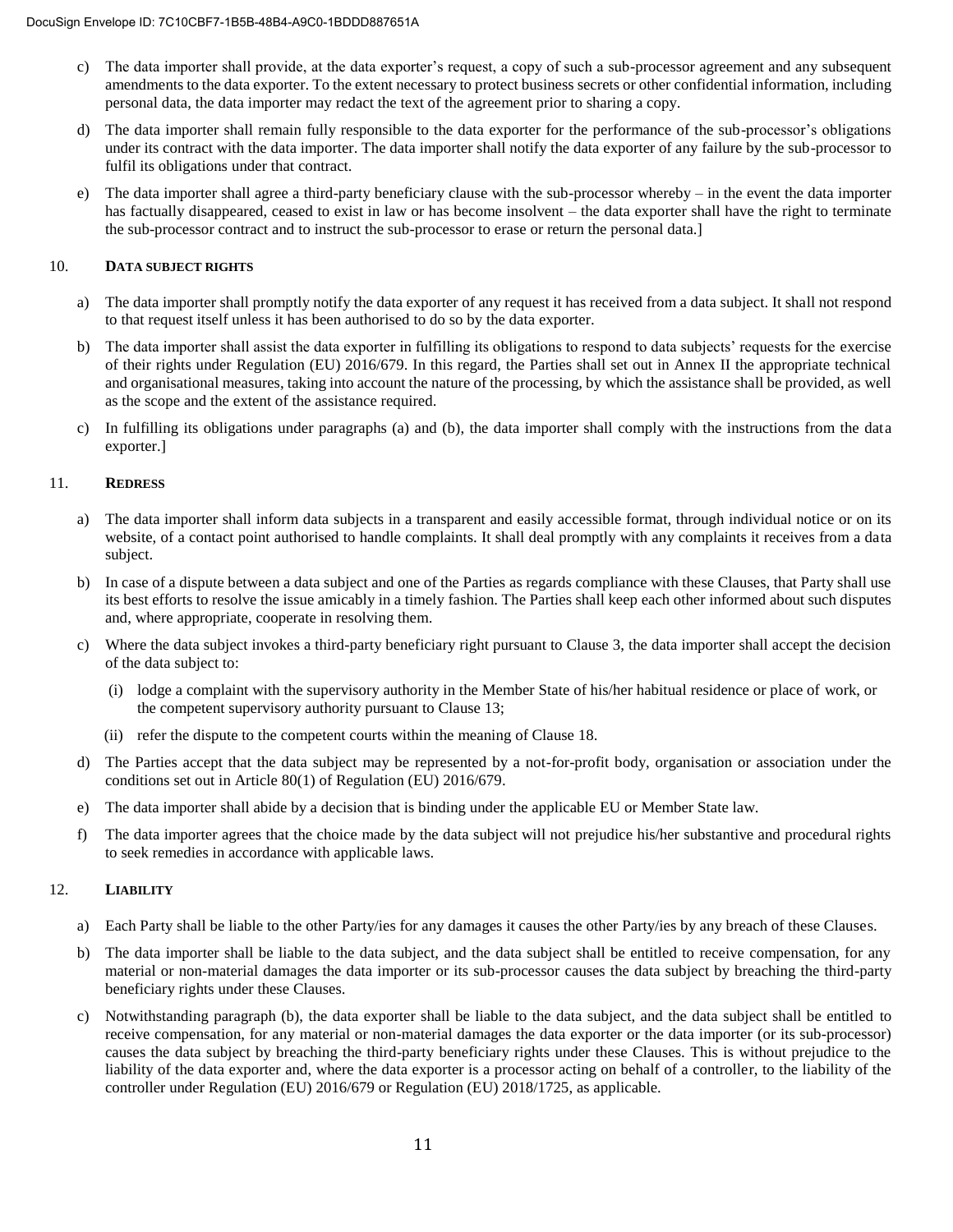- d) The Parties agree that if the data exporter is held liable under paragraph (c) for damages caused by the data importer (or its subprocessor), it shall be entitled to claim back from the data importer that part of the compensation corresponding to the data importer's responsibility for the damage.
- e) Where more than one Party is responsible for any damage caused to the data subject as a result of a breach of these Clauses, all responsible Parties shall be jointly and severally liable and the data subject is entitled to bring an action in court against any of these Parties.
- f) The Parties agree that if one Party is held liable under paragraph (e), it shall be entitled to claim back from the other Party/ies that part of the compensation corresponding to its/their responsibility for the damage.
- g) The data importer may not invoke the conduct of a sub-processor to avoid its own liability.

## 13. **SUPERVISION**

 $\overline{a}$ 

- a) Where the data exporter is established in an EU Member State: The supervisory authority with responsibility for ensuring compliance by the data exporter with Regulation (EU) 2016/679 as regards the data transfer, as indicated in Annex I.C, shall act as competent supervisory authority.
- b) Where the data exporter is not established in an EU Member State, but falls within the territorial scope of application of Regulation (EU) 2016/679 in accordance with its Article 3(2) and has appointed a representative pursuant to Article 27(1) of Regulation (EU) 2016/679: The supervisory authority of the Member State in which the representative within the meaning of Article 27(1) of Regulation (EU) 2016/679 is established, as indicated in Annex I.C, shall act as competent supervisory authority.
- c) Where the data exporter is not established in an EU Member State, but falls within the territorial scope of application of Regulation (EU) 2016/679 in accordance with its Article 3(2) without however having to appoint a representative pursuant to Article 27(2) of Regulation (EU) 2016/679:] The supervisory authority of one of the Member States in which the data subjects whose personal data is transferred under these Clauses in relation to the offering of goods or services to them, or whose behaviour is monitored, are located, as indicated in Annex I.C, shall act as competent supervisory authority.
- d) The data importer agrees to submit itself to the jurisdiction of and cooperate with the competent supervisory authority in any procedures aimed at ensuring compliance with these Clauses. In particular, the data importer agrees to respond to enquiries, submit to audits and comply with the measures adopted by the supervisory authority, including remedial and compensatory measures. It shall provide the supervisory authority with written confirmation that the necessary actions have been taken.

# **SECTION III – LOCAL LAWS AND OBLIGATIONS IN CASE OF ACCESS BY PUBLIC AUTHORITIES**

#### 14. **LOCAL LAWS AND PRACTICES AFFECTING COMPLIANCE WITH THE CLAUSES**

- a) The Parties warrant that they have no reason to believe that the laws and practices in the third country of destination applicable to the processing of the personal data by the data importer, including any requirements to disclose personal data or measures authorising access by public authorities, prevent the data importer from fulfilling its obligations under these Clauses. This is based on the understanding that laws and practices that respect the essence of the fundamental rights and freedoms and do not exceed what is necessary and proportionate in a democratic society to safeguard one of the objectives listed in Article 23(1) of Regulation (EU) 2016/679, are not in contradiction with these Clauses.
- b) The Parties declare that in providing the warranty in paragraph (a), they have taken due account in particular of the following elements:
	- (i) the specific circumstances of the transfer, including the length of the processing chain, the number of actors involved and the transmission channels used; intended onward transfers; the type of recipient; the purpose of processing; the categories and format of the transferred personal data; the economic sector in which the transfer occurs; the storage location of the data transferred;
	- (ii) the laws and practices of the third country of destination– including those requiring the disclosure of data to public authorities or authorising access by such authorities – relevant in light of the specific circumstances of the transfer, and the applicable limitations and safeguards3;

<sup>&</sup>lt;sup>3</sup> As regards the impact of such laws and practices on compliance with these Clauses, different elements may be considered as part of an overall assessment. Such elements may include relevant and documented practical experience with prior instances of requests for disclosure from public authorities, or the absence of such requests, covering a sufficiently representative time-frame. This refers in particular to internal records or other documentation, drawn up on a continuous basis in accordance with due diligence and certified at senior management level, provided that this information can be lawfully shared with third parties. Where this practical experience is relied upon to conclude that the data importer will not be prevented from complying with these Clauses, it needs to be supported by other relevant, objective elements, and it is for the Parties to consider carefully whether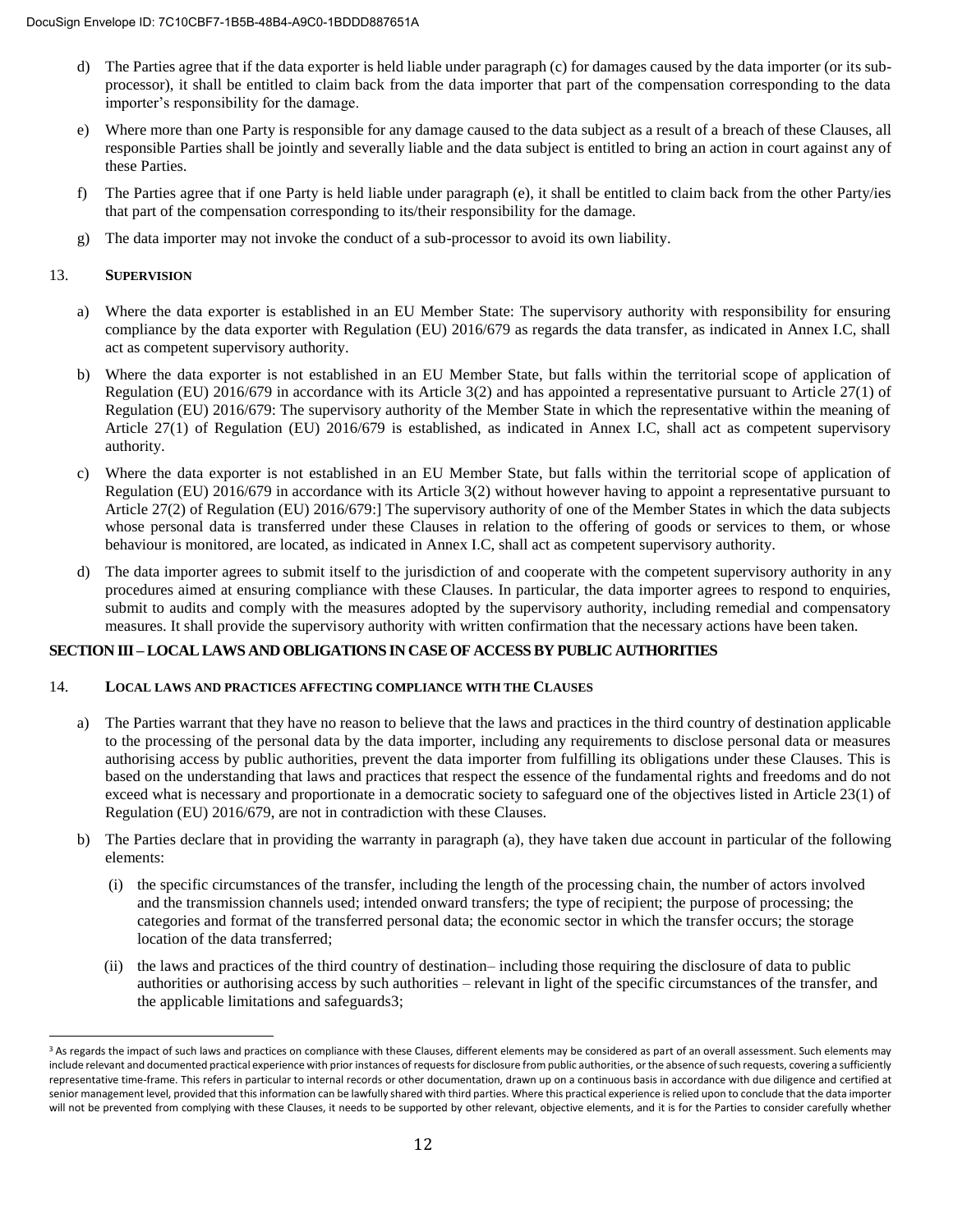any relevant contractual, technical or organisational safeguards put in place to supplement the safeguards under these Clauses, including measures applied during transmission and to the processing of the personal data in the country of destination.

- c) The data importer warrants that, in carrying out the assessment under paragraph (b), it has made its best efforts to provide the data exporter with relevant information and agrees that it will continue to cooperate with the data exporter in ensuring compliance with these Clauses.
- d) The Parties agree to document the assessment under paragraph (b) and make it available to the competent supervisory authority on request.
- e) The data importer agrees to notify the data exporter promptly if, after having agreed to these Clauses and for the duration of the contract, it has reason to believe that it is or has become subject to laws or practices not in line with the requirements under paragraph (a), including following a change in the laws of the third country or a measure (such as a disclosure request) indicating an application of such laws in practice that is not in line with the requirements in paragraph (a). [For Module Three: The data exporter shall forward the notification to the controller.]
- f) Following a notification pursuant to paragraph (e), or if the data exporter otherwise has reason to believe that the data importer can no longer fulfil its obligations under these Clauses, the data exporter shall promptly identify appropriate measures (e.g. technical or organisational measures to ensure security and confidentiality) to be adopted by the data exporter and/or data importer to address the situation [for Module Three:, if appropriate in consultation with the controller]. The data exporter shall suspend the data transfer if it considers that no appropriate safeguards for such transfer can be ensured, or if instructed by [for Module Three: the controller or] the competent supervisory authority to do so. In this case, the data exporter shall be entitled to terminate the contract, insofar as it concerns the processing of personal data under these Clauses. If the contract involves more than two Parties, the data exporter may exercise this right to termination only with respect to the relevant Party, unless the Parties have agreed otherwise. Where the contract is terminated pursuant to this Clause, Clause 16(d) and (e) shall apply.

### 15. **OBLIGATIONS OF THE DATA IMPORTER IN CASE OF ACCESS BY PUBLIC AUTHORITIES**

15.1 Notification

 $\overline{a}$ 

- a) The data importer agrees to notify the data exporter and, where possible, the data subject promptly (if necessary with the help of the data exporter) if it:
	- (i) receives a legally binding request from a public authority, including judicial authorities, under the laws of the country of destination for the disclosure of personal data transferred pursuant to these Clauses; such notification shall include information about the personal data requested, the requesting authority, the legal basis for the request and the response provided; or
	- (ii) becomes aware of any direct access by public authorities to personal data transferred pursuant to these Clauses in accordance with the laws of the country of destination; such notification shall include all information available to the importer.
- b) If the data importer is prohibited from notifying the data exporter and/or the data subject under the laws of the country of destination, the data importer agrees to use its best efforts to obtain a waiver of the prohibition, with a view to communicating as much information as possible, as soon as possible. The data importer agrees to document its best efforts in order to be able to demonstrate them on request of the data exporter.
- c) Where permissible under the laws of the country of destination, the data importer agrees to provide the data exporter, at regular intervals for the duration of the contract, with as much relevant information as possible on the requests received (in particular, number of requests, type of data requested, requesting authority/ies, whether requests have been challenged and the outcome of such challenges, etc.).
- d) The data importer agrees to preserve the information pursuant to paragraphs (a) to (c) for the duration of the contract and make it available to the competent supervisory authority on request.
- e) Paragraphs (a) to (c) are without prejudice to the obligation of the data importer pursuant to Clause 14(e) and Clause 16 to inform the data exporter promptly where it is unable to comply with these Clauses.

these elements together carry sufficient weight, in terms of their reliability and representativeness, to support this conclusion. In particular, the Parties have to take into account whether their practical experience is corroborated and not contradicted by publicly available or otherwise accessible, reliable information on the existence or absence of requests within the same sector and/or the application of the law in practice, such as case law and reports by independent oversight bodies.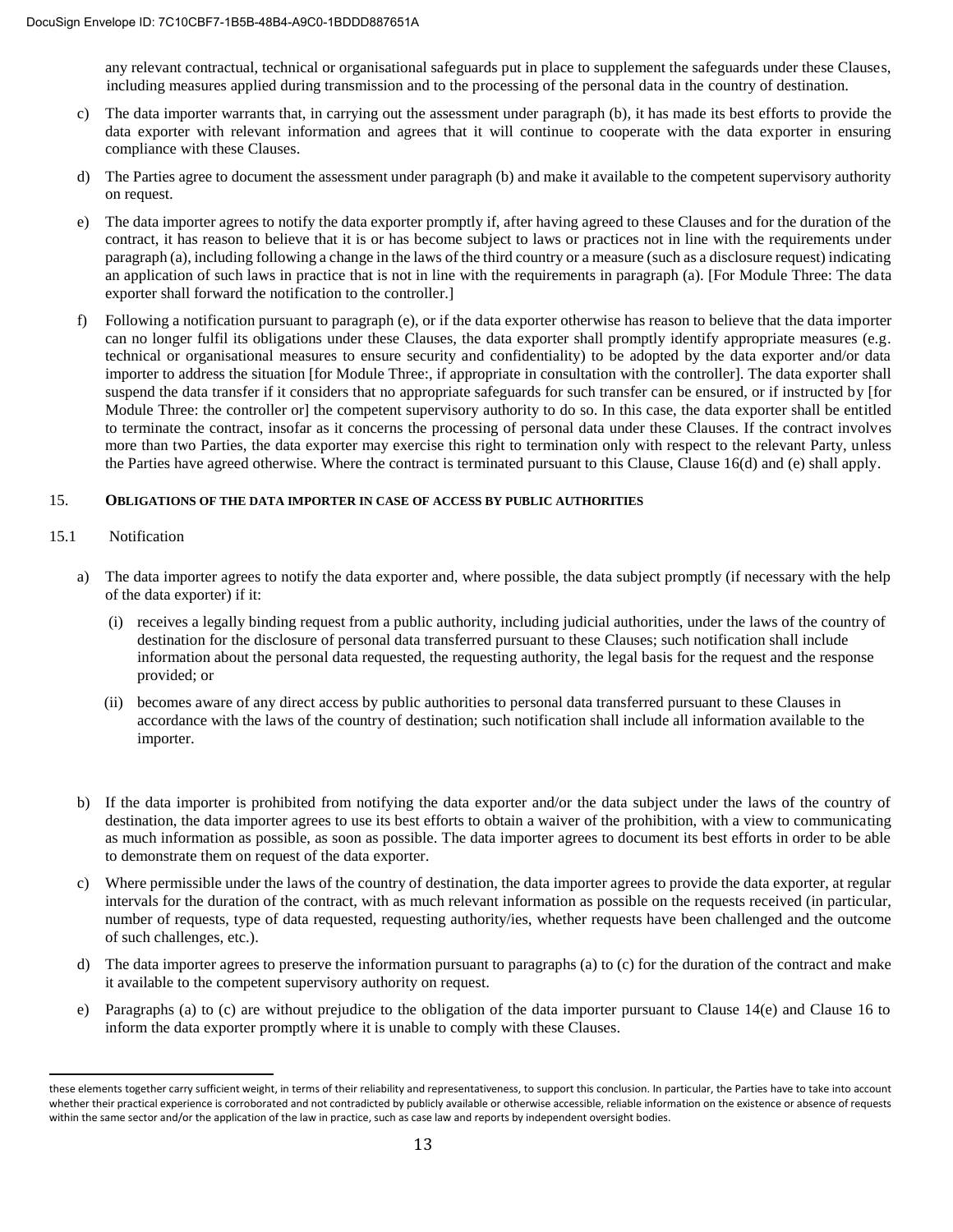- 15.2 Review of legality and data minimisation
	- a) The data importer agrees to review the legality of the request for disclosure, in particular whether it remains within the powers granted to the requesting public authority, and to challenge the request if, after careful assessment, it concludes that there are reasonable grounds to consider that the request is unlawful under the laws of the country of destination, applicable obligations under international law and principles of international comity. The data importer shall, under the same conditions, pursue possibilities of appeal. When challenging a request, the data importer shall seek interim measures with a view to suspending the effects of the request until the competent judicial authority has decided on its merits. It shall not disclose the personal data requested until required to do so under the applicable procedural rules. These requirements are without prejudice to the obligations of the data importer under Clause 14(e).
	- b) The data importer agrees to document its legal assessment and any challenge to the request for disclosure and, to the extent permissible under the laws of the country of destination, make the documentation available to the data exporter. It shall also make it available to the competent supervisory authority on request.
	- c) The data importer agrees to provide the minimum amount of information permissible when responding to a request for disclosure, based on a reasonable interpretation of the request.

### **SECTION IV – FINAL PROVISIONS**

### 16. **NON-COMPLIANCE WITH THE CLAUSES AND TERMINATION**

- a) The data importer shall promptly inform the data exporter if it is unable to comply with these Clauses, for whatever reason.
- b) In the event that the data importer is in breach of these Clauses or unable to comply with these Clauses, the data exporter shall suspend the transfer of personal data to the data importer until compliance is again ensured or the contract is terminated. This is without prejudice to Clause 14(f).
- The data exporter shall be entitled to terminate the contract, insofar as it concerns the processing of personal data under these Clauses, where:
	- (i) the data exporter has suspended the transfer of personal data to the data importer pursuant to paragraph (b) and compliance with these Clauses is not restored within a reasonable time and in any event within one month of suspension;
	- (ii) the data importer is in substantial or persistent breach of these Clauses; or
	- (iii) the data importer fails to comply with a binding decision of a competent court or supervisory authority regarding its obligations under these Clauses.

In these cases, it shall inform the competent supervisory authority [for Module Three: and the controller] of such noncompliance. Where the contract involves more than two Parties, the data exporter may exercise this right to termination only with respect to the relevant Party, unless the Parties have agreed otherwise.

- d) Personal data that has been transferred prior to the termination of the contract pursuant to paragraph (c) shall at the choice of the data exporter immediately be returned to the data exporter or deleted in its entirety. The same shall apply to any copies of the data.] [For Module Four: Personal data collected by the data exporter in the EU that has been transferred prior to the termination of the contract pursuant to paragraph (c) shall immediately be deleted in its entirety, including any copy thereof.] The data importer shall certify the deletion of the data to the data exporter. Until the data is deleted or returned, the data importer shall continue to ensure compliance with these Clauses. In case of local laws applicable to the data importer that prohibit the return or deletion of the transferred personal data, the data importer warrants that it will continue to ensure compliance with these Clauses and will only process the data to the extent and for as long as required under that local law.
- e) Either Party may revoke its agreement to be bound by these Clauses where (i) the European Commission adopts a decision pursuant to Article 45(3) of Regulation (EU) 2016/679 that covers the transfer of personal data to which these Clauses apply; or (ii) Regulation (EU) 2016/679 becomes part of the legal framework of the country to which the personal data is transferred. This is without prejudice to other obligations applying to the processing in question under Regulation (EU) 2016/679.

# 17. **GOVERNING LAW**

These Clauses shall be governed by the law of one of the EU Member States, provided such law allows for third-party beneficiary rights. The Parties agree that this shall be the law of England and Wales (specify Member State).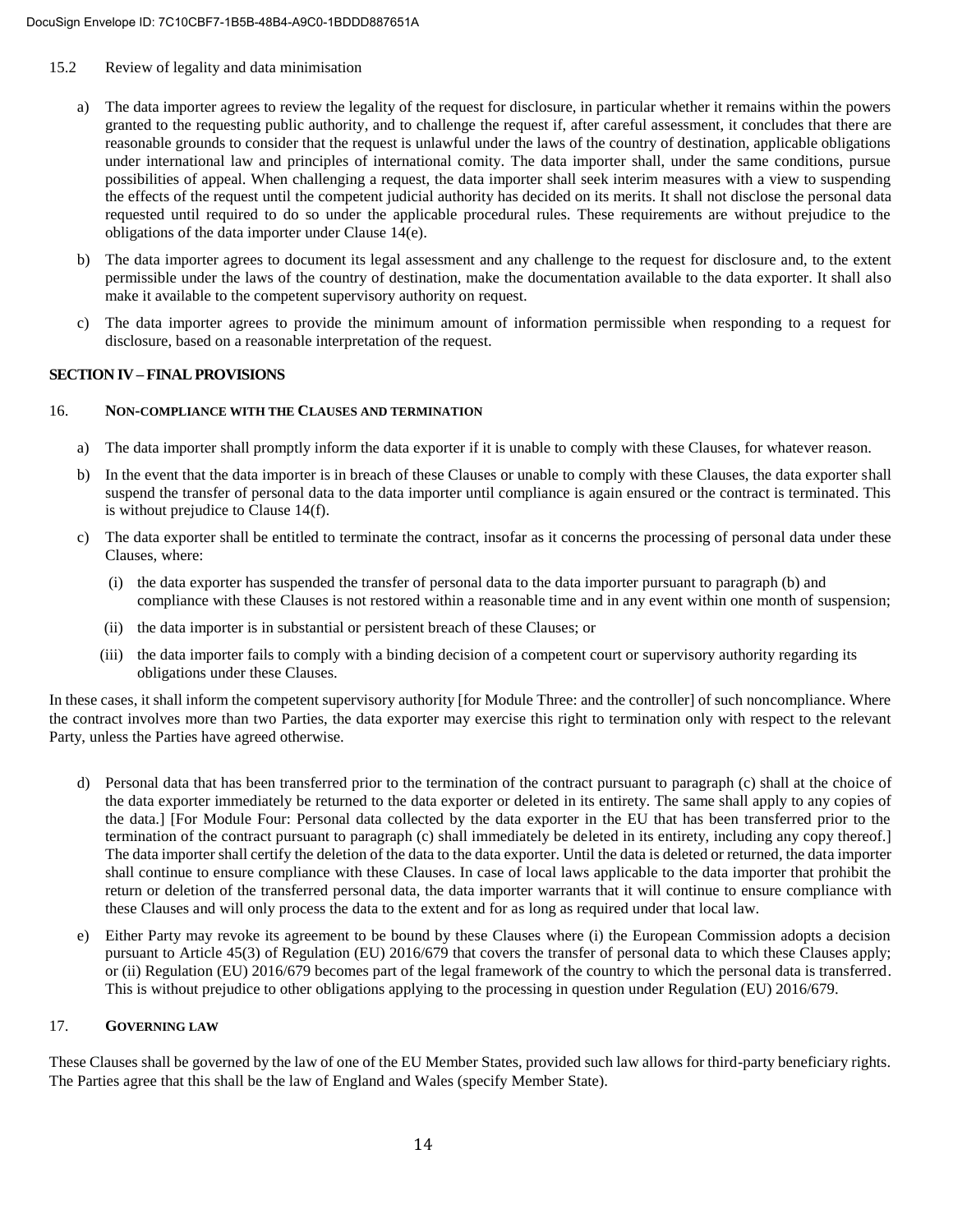DocuSign Envelope ID: 7C10CBF7-1B5B-48B4-A9C0-1BDDD887651A

### 18. **CHOICE OF FORUM AND JURISDICTION**

- a) Any dispute arising from these Clauses shall be resolved by the courts of an EU Member State.
- b) The Parties agree that those shall be the courts of England and Wales (specify Member State).
- c) A data subject may also bring legal proceedings against the data exporter and/or data importer before the courts of the
- d) Member State in which he/she has his/her habitual residence.
- e) The Parties agree to submit themselves to the jurisdiction of such courts.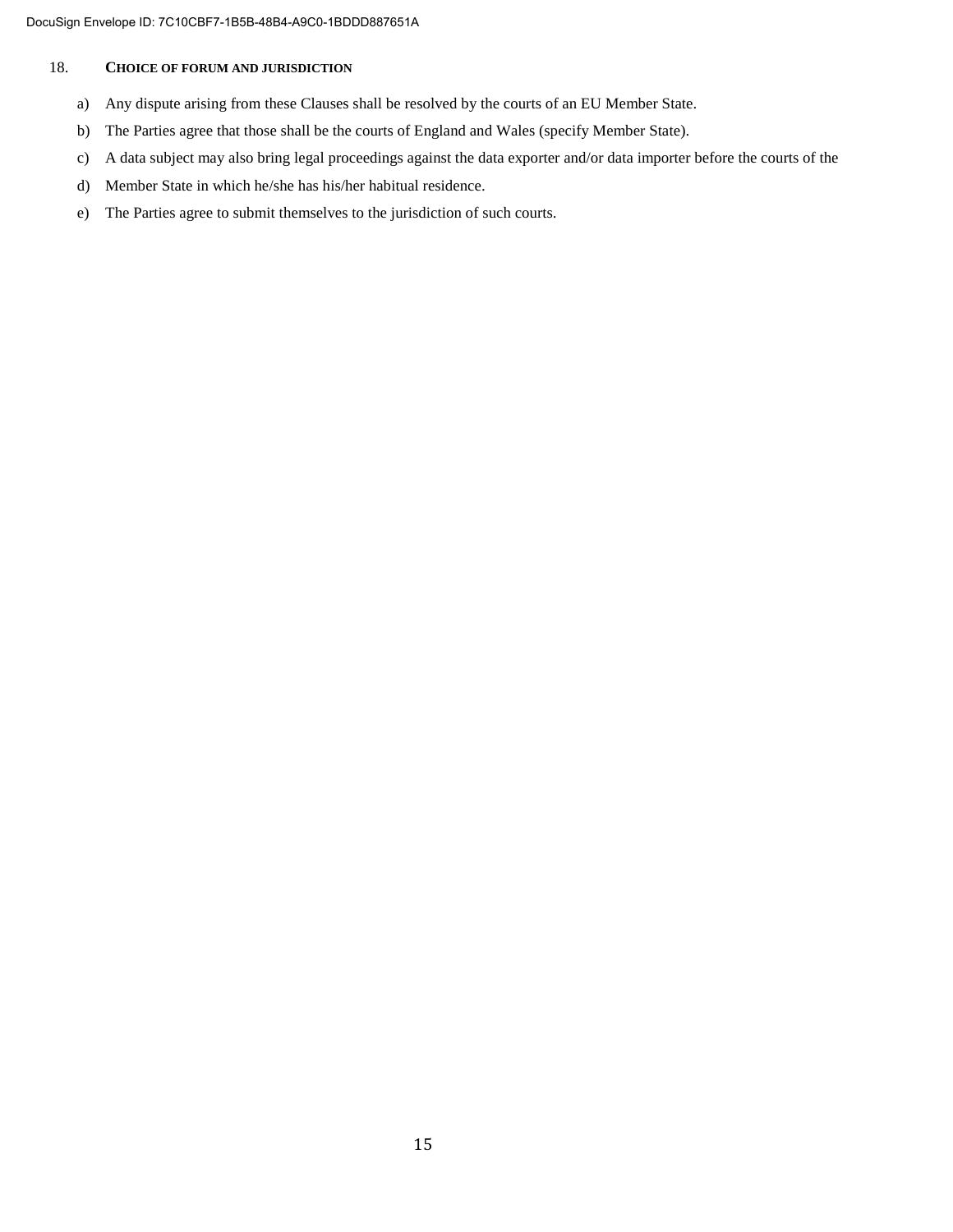### **Annex I**

This Appendix forms part of the Clauses and must be completed by the parties.

The Member States may complete or specify, according to their national procedures, any additional necessary information to be contained in this Appendix.

### **Data exporter**

The data exporter is (please specify briefly your activities relevant to the transfer):

The data exporter is the entity identified as the Customer in the Data Processing Addendum in place between data exporter and data importer and to which these Clauses are appended.

### **Data importer**

The data importer is (please specify briefly activities relevant to the transfer):

The data importer is Imply (as defined in the DPA) to the extent based in a Third Country. Imply provides data analytics computing solutions, which process Customer Personal Data upon the instruction of the Customer in accordance with the terms of the Agreement.

#### **Description of Data Processing**

Please see Section 3.5 (Details of Processing) of the DPA for a description of the categories of data subjects, categories of data, special categories of data and processing operations.

# **Annex II**

# **TECHNICAL AND ORGANISATIONAL MEASURES INCLUDING TECHNICAL AND ORGANISATIONAL MEASURES TO ENSURE THE SECURITY OF THE DATA**

Description of the technical and organisational security measures implemented by the data importer in accordance with Clauses 4(d) and 5(c) (or document/legislation attached): As set forth in Sections 5 and 9 of the DPA. Imply has substantially similar measures in place with its sub-processors.

# **Annex III**

#### **Authorized Sub-processors**

Customer acknowledges and agrees that the following entities shall be deemed Authorized Sub-processors that may Process Customer Personal Data pursuant to this DPA:

#### **Infrastructure Sub-processors**

Imply may use the following cloud service providers to host Customer Data, Imply Software, and/or provide other infrastructure that helps with delivery of Imply's Services:

| <b>Name</b> | <b>Purpose</b>         | Location          |
|-------------|------------------------|-------------------|
| AWS, Inc.   | Cloud service provider | 440 Terry Avenue  |
|             |                        | Seattle, WA 98109 |